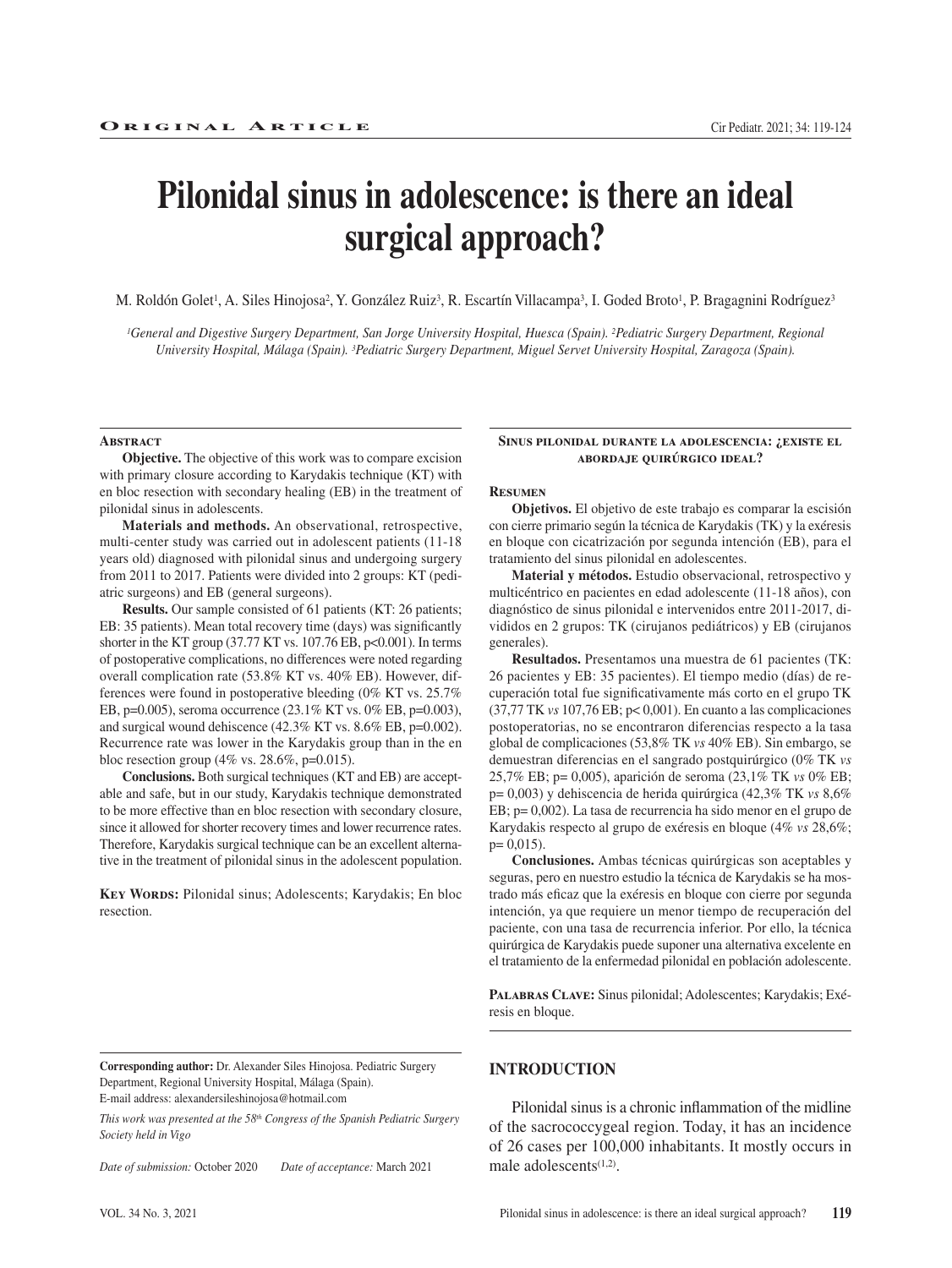Pilonidal sinus typically starts with an acute episode of abscess in the sacrococcygeal region, which leads to significant pain and discomfort $(2)$ .

Multiple individual factors associated with the occurrence of pilonidal sinus have been described, such as male sex, young age, and overweight<sup>(3)</sup>. However, in his work, Karydakis<sup>(4)</sup> described three fundamental factors inherently related to the development of this pathology – abundant body and intergluteal hair, an external force facilitating hair insertion into the skin, and the underlying vulnerability of the skin in the intergluteal cleft. Even though the first two could be influenced and changed by personal hygiene and lifestyle, surgery is the only way to have an impact on the third.

Indeed, surgery remains the gold standard treatment, in spite of the new modalities developed in the last years (fibrin glue, laser procedures, etc.) $(6,7)$ . Surgical procedures are increasingly simple, with shorter hospital stays, lower morbidity rates, and less postoperative care required $(5,8)$ . As a result of this, off-midline primary closure techniques have prevailed over midline locations, with better postoperative results<sup>(5,9)</sup>.

However, publications comparing resection with secondary healing – which is still in use – with off-midline closure are limited $(2,10)$ .

The objective of this work was to compare excision with primary closure according to Karydakis technique with en bloc resection with secondary healing in the treatment of pilonidal sinus in adolescents.

## **MATERIALS AND METHODS**

A retrospective, multi-center study of patients operated on by pediatric surgeons and general surgeons was carried out. The same selection criteria were used in all cases.

Adolescent patients (11-18 years old according to international criteria) diagnosed with pilonidal sinus using pilonidal sinus clinical criteria, and undergoing surgery from January 2011 to December 2017, were included. The sample consisted of 61 patients, who were divided into two groups according to the surgical technique used – pediatric surgeons used Karydakis technique<sup>(4,10,11)</sup> (Fig. 1) (KT), and general surgeons used en bloc resection with secondary closure (EB).

Both groups were compared based on 14 variables classified as epidemiological variables, early postoperative complications, recovery time, and recurrence.

Within these variables, recurrence was defined as the formation of an abscess or a serosanguinous or purulent drainage through the incision line, or of a new fistulous orifice at any given time following complete wound healing.

Follow-up consultation time was defined as the number of days the patient spent at the specialist's consultation for check-up purposes until being discharged as a result of favorable clinical progression. Total recovery time was established as the period of time during which the patient required wound healing at a primary healthcare facility before returning to normal activity.

Statistical analysis was performed using the IBM SPSS Statistics 22.0® software. First, a descriptive analysis of the sample using relevant central tendency measures according to the type of variable studied was carried out. The association of qualitative variables was studied using the Chi-square test or Fisher's exact test, and the comparison of quantitative data was performed using Mann-Whitney U test. Statistical significance was established at p< 0.05. All intervals were calculated with a 95% confidence.

This study was approved by each of the healthcare facilities involved. It complies with patient data protection legislation as established by the EU General Data Protection Regulation (GDPR).

## **RESULTS**

The sample consisted of 61 patients, who were divided into two groups according to the surgical technique used – Karydakis technique (KT) = 26 patients, and en bloc resection with secondary closure  $(EB) = 35$  patients. Regarding sex distribution, 61.5% of patients in the Karydakis technique group were female, and 38.5% were male. However, in the en bloc resection group, 45.7% of patients were female and 54.3% were male. Mean age in the Karydakis technique group was  $13.38 \pm 1.17$  years, and mean age in the en bloc resection group was  $16.66 \pm 1.16$  years. In terms of weight, mean weight in the Karydakis technique group was 63.58  $\pm$  16 kg, with a mean body mass index (BMI) of 24.79  $\pm$ 5.04, while mean weight in the en bloc resection group was 72.32  $\pm$  13.24 kg, with a mean BMI of 23.73  $\pm$  2.79. Weight differences were statistically significant ( $p= 0.024$ ), but BMI differences were not  $(p= 0.367)$  (Table 1).

As for postoperative complications, no statistically significant differences were found in overall complication rate (53.8% KT vs. 40% EB), in the individual analysis of certain variables such as hematoma incidence (3.8% KT vs. 0% EB), or in surgical wound infection (43.1% KT vs. 56.9% EB). However, statistically significant differences were noted in terms of postoperative bleeding (0% KT vs. 25.7% EB, p= 0.005), seroma occurrence (23.1% KT vs. 0% EB,  $p= 0.003$ ), and surgical wound dehiscence (42.3%) KT vs.  $8.6\%$  EB, p= 0.002) (Table 2). Recurrence rate was lower in the Karydakis technique group than in the en bloc resection group (4% vs. 28.6%,  $p = 0.015$ ), this difference being statistically significant, too.

Mean postoperative follow-up consultation time was shorter in the EB group (137.31 KT vs. 56.3 EB, p< 0.05). However, mean total recovery time was significantly shorter in the KT group (37.77 KT vs. 107.76 EB, p< 0.001) (Table 3).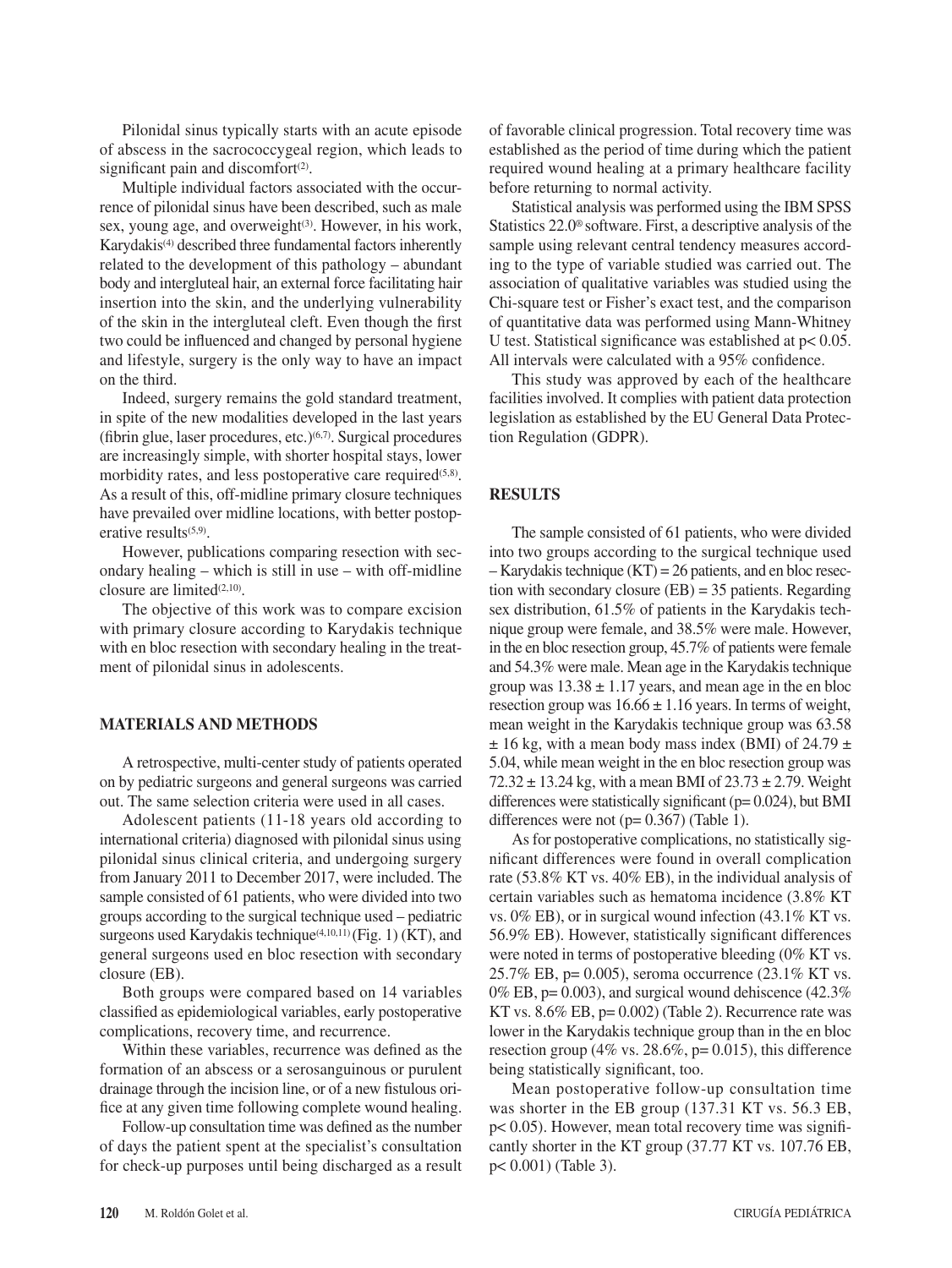

**Figure 1.** The surgical technique used is the classic procedure proposed by Karydakis GE(11), which involves an asymmetric resection of the damaged area by lateralizing the surgical suture, creating a flap from the medial border to cover the defect and close the wound, while avoiding the intergluteal fold.

## **Table 1. Epidemiological analysis.**

| Epidemiology | Karydakis technique (KT) $n=26$ | En bloc resection (EB) $n=35$ | Statistical significance |
|--------------|---------------------------------|-------------------------------|--------------------------|
| <b>Sex</b>   | Female $(16)$ : 61.5%           | Female (16): 45.7%            |                          |
|              | Male $(10)$ : 38.5%             | Male $(19)$ : 54.3%           |                          |
| Mean age     | $13.38 \pm 1.17$                | $16.66 \pm 1.16$              | p<0.001                  |
| Mean weight  | $63.58 \pm 16$                  | $72.32 \pm 13.24$             | $p=0.024$                |
| BMI          | $24.79 \pm 5.04$                | $23.73 \pm 2.79$              | $p=0.367$                |

# **DISCUSSION**

The surgical technique to be used in the treatment of pilonidal sinus remains one of the most controversial issues of discussion<sup>(8,9)</sup>. Multiple procedures have been

developed, but none of them has prevailed as the technique of choice<sup> $(3,13)$ </sup>. These procedures can be classified into two large groups: on the one hand, en bloc resection with secondary healing, which has traditionally been one of the most widely used procedures as it is simple and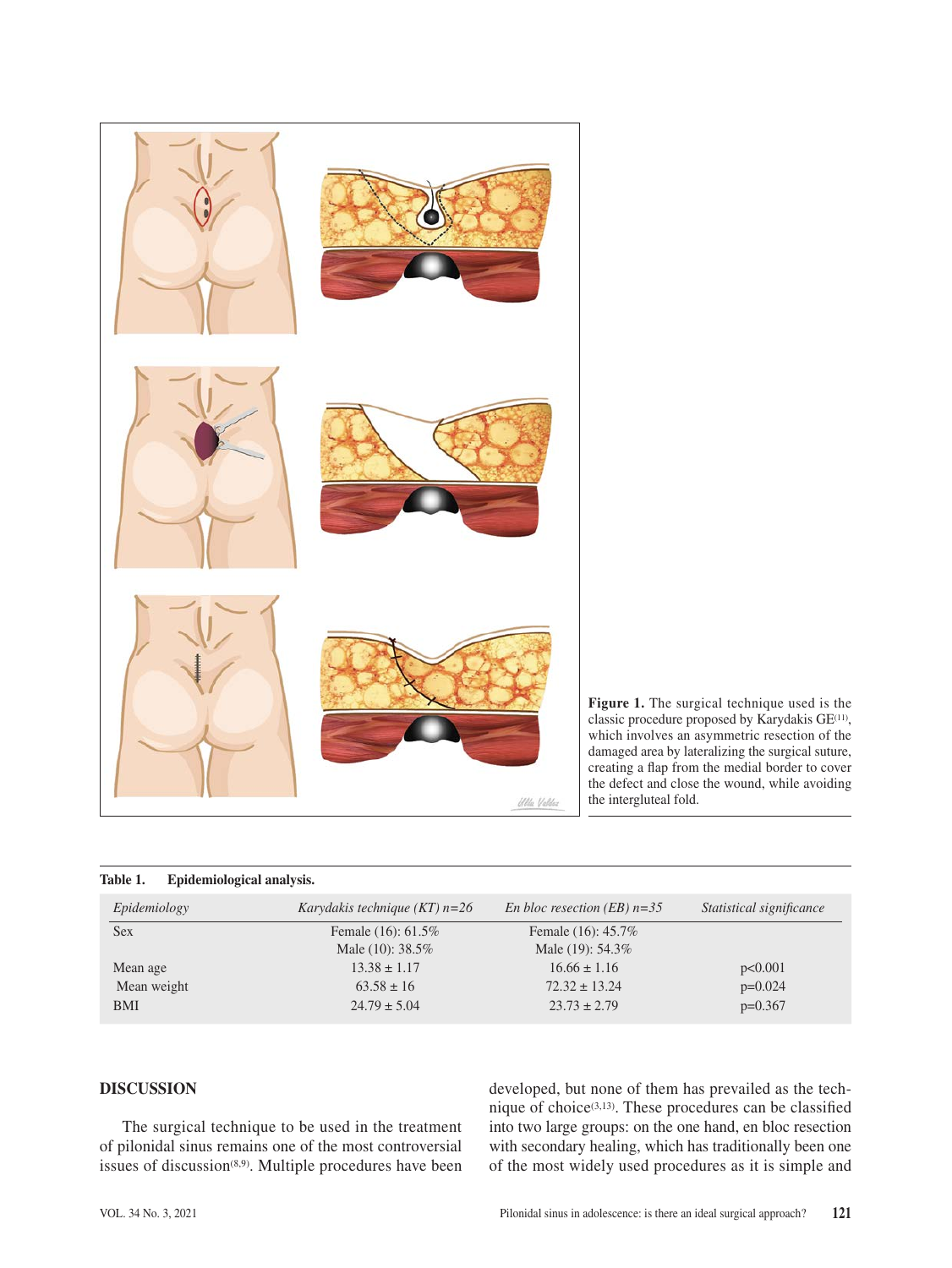## **Table 2. Postoperative complications.**

| Postoperative complications | Karydakis technique (KT)<br>$n = 26$ | En bloc resection (EB)<br>$n = 3.5$ | Statistical significance |
|-----------------------------|--------------------------------------|-------------------------------------|--------------------------|
| Overall complication rate   | $14(53.8\%)$                         | $14(40\%)$                          | $p = 0.283$              |
| <b>Seroma</b>               | $6(23.1\%)$                          | $0(0\%)$                            | $p = 0.003$              |
| Hematoma                    | $1(3.8\%)$                           | $0(0\%)$                            | $p = 0.242$              |
| Surgical wound infection    | $4(15.4\%)$                          | $6(17.1\%)$                         | $p = 0.854$              |
| Postoperative bleeding      | $0(0\%)$                             | 9(25.7%)                            | $p = 0.005$              |
| Surgical wound dehiscence   | 11 $(42.3\%)$                        | $3(8.6\%)$                          | $p = 0.002$              |

## **Table 3. Pilonidal sinus recurrence rates and follow-up times.**

|                                                                            | Karydakis technique (KT)<br>$n = 26$   | En bloc resection (EB)<br>$n = 35$     | Statistical significance |
|----------------------------------------------------------------------------|----------------------------------------|----------------------------------------|--------------------------|
| Recurrence<br><b>Follow-up</b>                                             | $1(4\%)$                               | $10(28.6\%)$                           | $p = 0.015$              |
| Mean follow-up consultation time (days)<br>Mean total recovery time (days) | $137.31 \pm 30.42$<br>$37.77 \pm 9.35$ | $71.63 \pm 9.95$<br>$107.76 \pm 14.60$ | p < 0.05<br>p < 0.001    |

safe $(2,3)$ ; and on the other hand, all new techniques based on diseased tissue excision with primary closure, which typically involve a flap $(7,8)$ .

Most recently, the latter have been gaining importance at many healthcare facilities, since they allow for quicker recovery times and have acceptable morbidity rates<sup>(6,14)</sup>. However, there are two types of closure techniques within this group – midline closure techniques, which have significant postoperative morbidity and recurrence rates as described in multiple studies(2,15), and off-midline closure techniques, which have been clearly demonstrated to be superior<sup>(9,14)</sup>.

Karydakis technique $(4,11)$ , which was analyzed in this study, belongs to the last subgroup. It was described with the purpose of establishing a simple, easily reproducible procedure $(16,17)$ , with shorter recovery times and lower recurrence rates. This technique has given rise to others, such as Bascom technique, which involves a less radical resection, but does not offer better results(18,19).

The objective of this work was to compare Karydakis technique(4,11) with the traditional en bloc resection with secondary closure, since most studies today are focused on comparing off-midline closure and flap techniques with each other, or with newer techniques<sup>(20,21)</sup>. However, en bloc resection with secondary closure is still commonly performed at many healthcare facilities for the treatment of pilonidal sinus in adolescents – not just pediatric surgery institutions, but also many general surgery departments where teenagers are treated<sup>(22)</sup>.

A statistical analysis of patient characteristics was carried out (Table 1), with statistically significant differences in terms of age (KT 13.38 vs. EB 16.66, p< 0.001) and weight (KT 63.58 vs. EB 72.32, p= 0.024). This may be explained by the fact patients from the en bloc resection group, who were operated on at a general surgery department, were slightly older than those undergoing Karydakis technique, which was performed at a pediatric surgery department. However, since our analysis found no statistically significant differences regarding BMI, the two patient groups can be regarded as comparable. This suggests obesity was not a risk factor for postoperative complication occurrence in this study.

As it is the case with other surgical techniques with primary closure, Karydakis technique has surgical wound related complications, such as wound infection, formation of seromas or hematomas, and wound dehiscence, which are the most frequent ones. These have been analyzed by various studies over the years, with highly inconsistent and sometimes inconclusive data<sup>(22)</sup>. In 2005, Peterson et al.(23) published a comparative study of 97 patients undergoing Karydakis technique vs. en bloc resection, with the latter having a greater proportion of postoperative complications in the first month (KT 25% vs. EB 34.8%). This is consistent with Keshvari et al.'s<sup>(2)</sup> findings following a 321-patient prospective study comparing both techniques, where overall complication rate was lower in Karydakis technique (18.7%) than in en bloc resection (31.2%). However, our results are not consistent with previous studies, since complication rate was higher in Karydakis technique than in en bloc resection (53.8% vs. 40%), the difference not being statistically significant. This translates into a higher rate of seroma (23.1% vs. 0%) and hematoma (3.8%)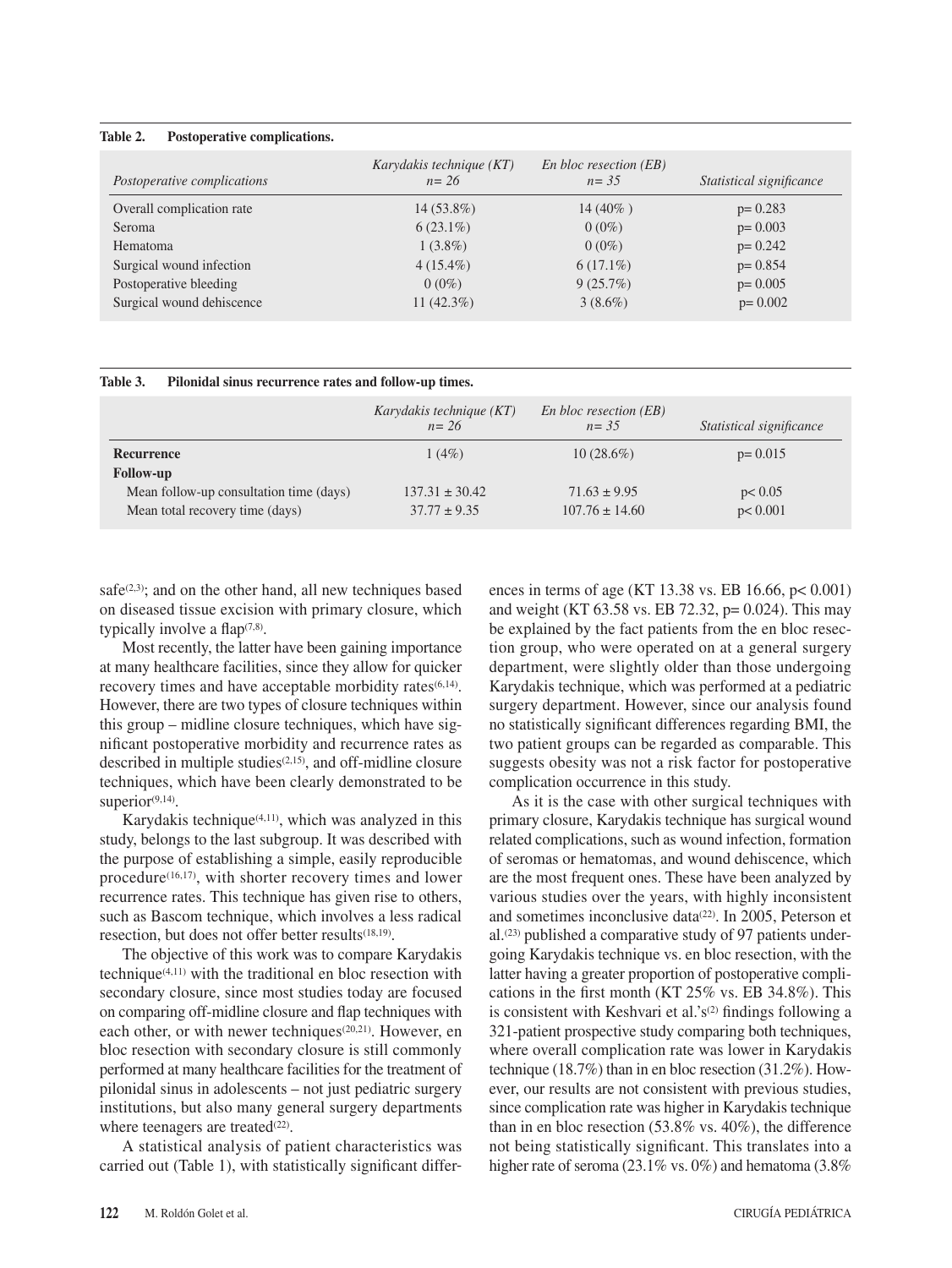vs. 0%) in Karydakis technique. This inconsistency could be explained by the fact this study featured a comprehensive, breakdown analysis of all complications potentially associated with pilonidal sinus surgery.

On the other hand, surgical wound infection and postoperative bleeding rates were higher in en bloc resection. Regarding surgical wound infection, our rate in Karydakis technique (15.4%) was lower than that found in other studies such as Bali et al.'s<sup>(24)</sup> (23.4%). However, these results differ from those published by Keshvari et al.<sup>(10)</sup>, where infection rate was higher in Karydakis technique (KT 5% vs. EB  $0\%$ ), which implies primary tissue closure<sup>(2,10)</sup>. Such discrepancy could be due to the fact different criteria are used when it comes to defining surgical wound infection occurrence.

Wound dehiscence is another frequent complication. Techniques with primary closure are inherently associated with higher wound dehiscence rates, as it was the case in Ekici U et al.'s work $(25)$ , which compared various techniques, or in ours, with a statistically significant higher dehiscence rate in Karydakis technique. However, it should be noted that of the 11 instances of wound dehiscence, only one was total, the remaining ones being limited to a minimal partial opening of the wound. This was also described by Keshvari et al.<sup>(2)</sup>, with most dehiscence instances being partial, consistent with our results.

Recurrence rate is another important factor to be considered when choosing the most adequate surgical technique $(26)$ . In our study, recurrence rate was lower with Karydakis technique (KT 4% vs. EB 28.6%, p=0.015). In spite of being higher, these rates are consistent with those reported in other publications such as Keshvari et al.'s<sup>(2)</sup> (KT 1.2% vs. EB 7.5%) or Stauffer et al.'s meta-analysis<sup>(27)</sup>, according to which Karydakis technique also has a lower recurrence rate as compared to other methods such as en bloc resection. This could be explained by the fact Karydakis technique involves a large excision, which could resect hidden pathological areas in the subcutaneous tissue, and also because the sacrococcygeal cleft is flattened, thus displacing the scar from the deep intergluteal fold $(2,4,27)$ .

In terms of follow-up consultation time, it was unsurprisingly longer in patients undergoing Karydakis technique (KT 137.31  $\pm$  30.42 days vs. EB 71.63  $\pm$  9.95 days), given the characteristics of the procedure and the fact it is a novel one, which requires a stricter control. However, total recovery time (KT 37.77  $\pm$  9.35 days vs. EB 107.76  $\pm$ 9.95 days, p< 0.001) is a much more important parameter, since the patient's daily activity is greatly impacted by the presence of an open wound requiring cures and potentially a long time to heal. This is all the more important in children and adolescents, where convalescence has a deep impact on education, physical activity, and social interaction(22,28). Therefore, based on the results achieved in this study and supported by Keshvari et al.<sup>(2,10)</sup>, it can be stated that Karydakis technique has a key advantage

in the treatment of pilonidal sinus in adolescents, since it allows for significantly shorter total recovery times than en bloc resection.

To sum up, treatment of pilonidal sinus with off-midline primary closure techniques has a number of advantages as compared to en bloc resection with secondary healing(27,28). This work suggests resorting to Karydakis technique, since it is one of the most widely used within the first group and offers better results than other procedures.

However, minimally invasive surgical treatment of pilonidal sinus should be increasingly considered $(29,30)$ , since it is showing promising results. Techniques such as PEPSiT (Pediatric Endoscopic Pilonidal Sinus Treatment)<sup>(31,32)</sup> or Pit Picking<sup>(33,34)</sup> may become the new gold standard for pilonidal sinus treatment in the future, with classic techniques being limited to complex(35), advanced, or recurrent cases<sup>(36)</sup>. In spite of this, further prospective, randomized studies are required to confirm these promising initial results.

## **Study limitations**

The small sample size of the study and its retrospective, non-randomized nature – which means there might be a selection bias – stand as a significant limitation. Another important limitation lies in the fact it is a multi-center study, which means patients were operated on by different surgical teams and healed at different healthcare facilities, potentially leading to differences in the type of healing.

## **CONCLUSIONS**

Both surgical techniques (KT and EB) are acceptable and safe, but in our study, Karydakis technique demonstrated to be more effective than en bloc resection with secondary closure, since it allowed for shorter recovery times and lower recurrence rates. Therefore, Karydakis surgical technique can be an excellent alternative in the treatment of pilonidal sinus in the adolescent population.

## **REFERENCES**

- 1. Milone M, Velotti N, Manigrasso M, Anoldo P, Milone F, De Palma GD. Long-term follow-up for pilonidal sinus surgery: A review of literature with meta analysis. Surgeon. 2018; 16: 315-20.
- 2. Keshvari A, Keramati MR, Fazeli MS, Kazemeini A, Meysamie A, Nouritaromlou MK. Karydakis flap versus excision-only technique in pilonidal disease. J Surg Res. 2015; 198: 260-6.
- 3. Jabbar MS, Bhutta MM, Puri N. Comparison between primary closure with limberg flap versus open procedure in treatment of pilonidal sinus, in terms of frequency of post-operative wound infection.Pakistan J Med Sci. 2018; 34: 49-53.
- 4. Karydakis GE. New approach to the problem of pilonidal disease. Lancet. 1973; 2: 1414-5.